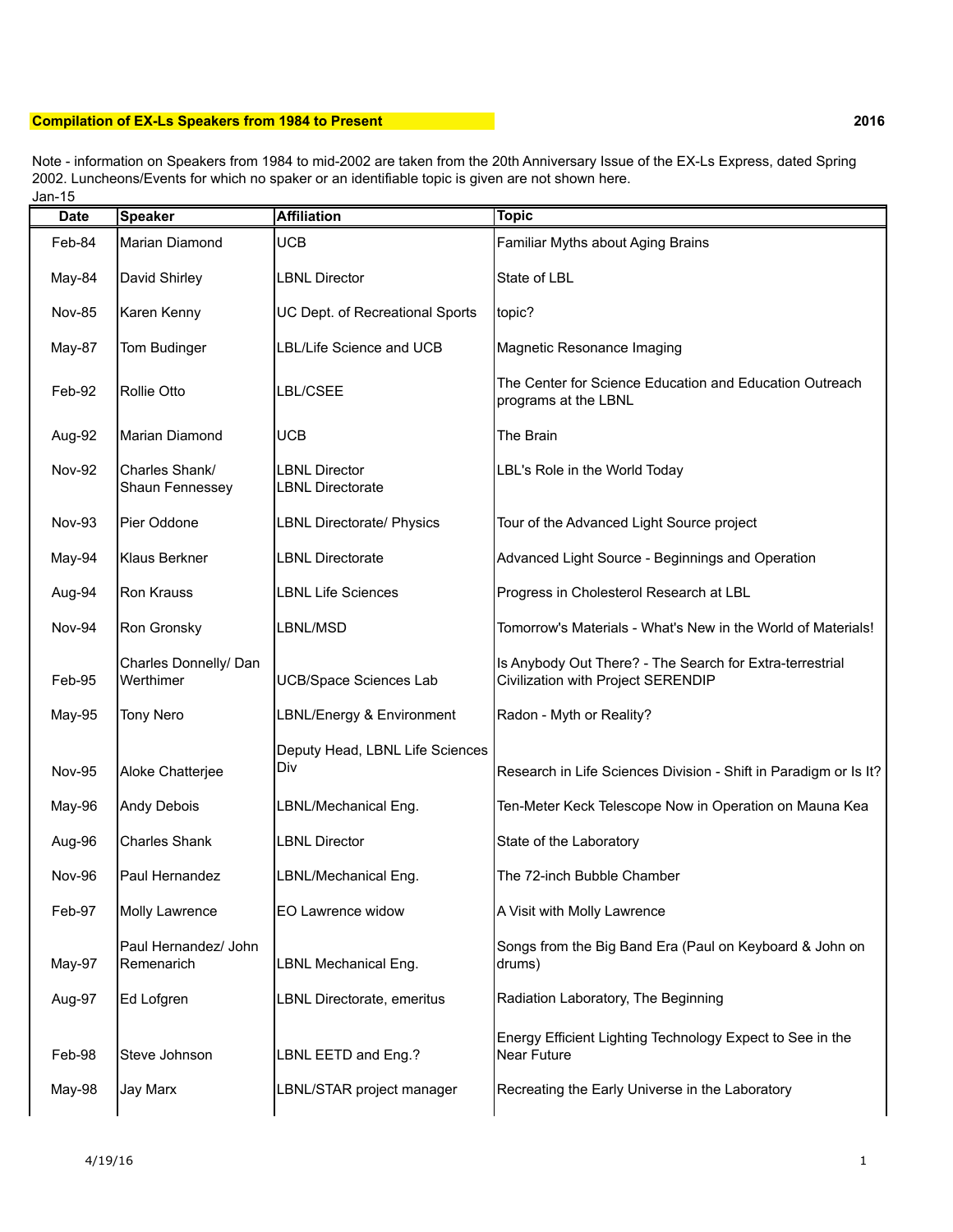| <b>Date</b>   | <b>Speaker</b>        | <b>Affiliation</b>        | <b>Topic</b>                                                                                                       |
|---------------|-----------------------|---------------------------|--------------------------------------------------------------------------------------------------------------------|
| Aug-98        | Kay Bohn Smith        | N. Calif. Director, ?     | Elderhostelling                                                                                                    |
| Nov-98        | <b>Charles Shank</b>  | <b>LBNL Director</b>      | State of the Lab                                                                                                   |
| Feb-99        | Dick Mack             | LBNL Electronics Eng.     | <b>Beam Hunting</b>                                                                                                |
| May-99        | Per Dahl              | LBNL/?                    | Western Aerospace Museum Tour                                                                                      |
| <b>Nov-99</b> | Per Oddone            | <b>LBNL Directorate</b>   | Update on Happenings at LBNL                                                                                       |
| Feb-00        | Tom Budinger          | LBNL/Life Sciences & UCB  | <b>Biomedical Imaging</b>                                                                                          |
| May-00        | Per Dahl              | LBNL/?                    | Battle for Heavy Water During World War II                                                                         |
| Aug-00        | Mary Bacellos-Hoff    | <b>LBNL Life Sciences</b> | Radiation Effects on Cell-to-Cell Communication                                                                    |
| <b>Nov-00</b> | <b>Charles Shank</b>  | <b>LBNL Director</b>      | New Directions of LBNL                                                                                             |
| Feb-01        | Judith Campisi        | <b>LBNL Life Sciences</b> | Center for Research and Education on Aging (CREA) at LBNL                                                          |
| May-01        | Warren Heckrotte      | affiliation?              | Mapping of California - Historical Maps of California 16th -<br>19th Century                                       |
| Aug-01        | Alan Dundes           | <b>UCB</b>                | Folklore in the Modern World                                                                                       |
| Nov-01        | <b>Bill Barletta</b>  | <b>LBNL Directorate</b>   | Future Direction of the Lab                                                                                        |
|               |                       |                           |                                                                                                                    |
| Feb-02        | <b>Ashok Gadgil</b>   | LBNL/EETD                 | UV Waterworks - Reliable Water Disinfection for the World                                                          |
| May-02        | Mike Whiteside        | Caltrans Bridge Engineer  | Bay Bridge East Span Replacement Project                                                                           |
| Aug-02        | Linda Schneider       | <b>LHS</b>                | New Exhibit on Forces that Shaped the Bay                                                                          |
| Nov-02        | Christian Kisielowski | <b>LBNL NCEM</b>          | Scientific Program at NCEM                                                                                         |
| Feb-03        | Sally Benson          | <b>LBNL DepDir</b>        | Carbon Sequestration and the Current State of the Lab                                                              |
| $May-03$      | Jim Triplett          | LBNL Eng. Div             | New Developments at LBNL                                                                                           |
| Aug-03        | Michael Siminowitch   | <b>EED</b>                | Energy-Efficient Lighting: New Developments                                                                        |
| Nov-03        | Antoni Tomsia         | <b>LBNL MRD</b>           | Better Knees and Hips Through Improved Implants                                                                    |
| Feb-04        | Lutgard DeJonghe      | EED                       | Energy Future, Hydrogen Economy, and Fuel Cells                                                                    |
| May-04        | Robert Full           | <b>UCB Int Bio</b>        | Bipedal Cockroaches, Galloping Ghosts, and Gripping<br>Geckos: Bio-inspired Robots, Artificial Muscels & Adhesives |
| Aug-04        | George Reyes          | <b>LBNL Ops</b>           | The Laboratory Long-Range Development Plan Energy<br><b>Employees Compensation Resource Center</b>                 |
| Nov-04        | lain Walker           | <b>LBNL EETD</b>          | A Sticky Situation: Everything you want to know about Duct<br>Tape                                                 |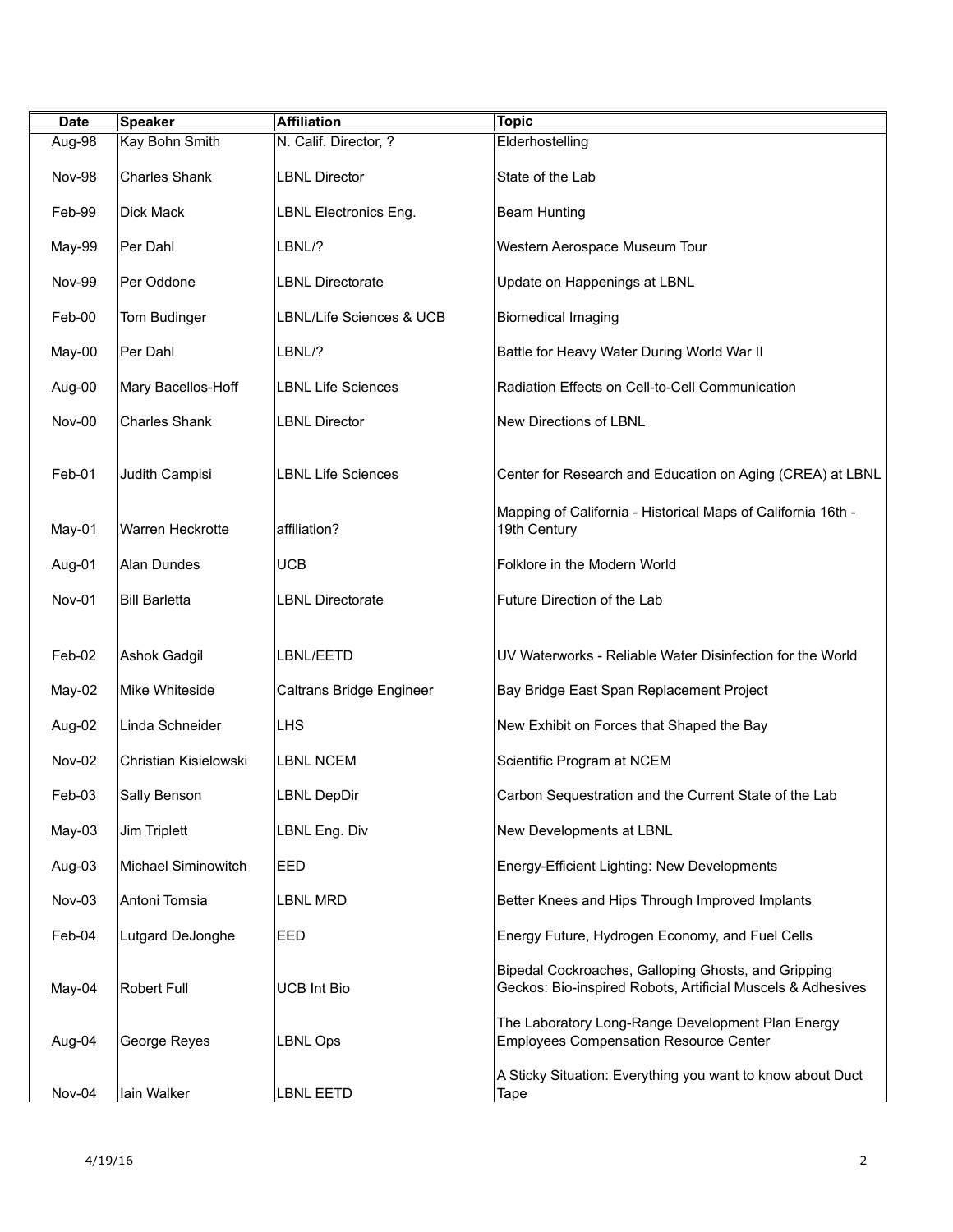| <b>Date</b>   | <b>Speaker</b>          | <b>Affiliation</b>                                              | <b>Topic</b>                                                                                                               |
|---------------|-------------------------|-----------------------------------------------------------------|----------------------------------------------------------------------------------------------------------------------------|
| Feb-05        | Carl Haber              | <b>LBNL PD</b>                                                  | Restoration of old audio recordings                                                                                        |
| May-05        | Lina Galtieri           | LBNL PD                                                         | Trek to K2 Basecamp                                                                                                        |
| Aug-05        | Mina Bissell            | <b>LBNL</b>                                                     | Half the Secret of the Cell is Outside the Cell: The Role of<br>Extracellular Matrix in Normal and Malignant Breast Tissue |
| Nov-05        | <b>Graham Fleming</b>   | <b>LBNL DepDir</b>                                              | <b>LBNL Science Programs</b>                                                                                               |
| Feb-06        | <b>Bob Stokstad</b>     | <b>LBNL NSD</b>                                                 | IceCube, a Neutrino Observatory at the South Pole                                                                          |
| May-06        | Linda Maio              | Berk. City Council - LBNL Retiree                               | The Mysteries of Local Politics: How LBNL Prepared Me for<br>Public Service                                                |
| Aug-06        | Andy Sessler            | <b>LBNL</b>                                                     | Comments on the Future of Particle Accelerators                                                                            |
| Nov-06        | David Sunding           | UCB Professor in Dept. Agr. &<br><b>Resource Economics</b>      | California's Water Future                                                                                                  |
| Feb-07        | <b>Rick Morrow</b>      | CalTrans, Cons. Manager                                         | Construction of the new East Span of the Bay Bridge                                                                        |
| May-07        | Dale Hansen             | Potomac Assoc.                                                  | FDR's Floating White House                                                                                                 |
| Aug-07        | <b>William Collins</b>  | LBNL Earth Sci. Div                                             | Global Warming: A scientific assessment of our changing<br>world                                                           |
| Nov-07        | Steve Chu               | <b>LBNL Director</b>                                            | New Initiatives for LBNL<br>(25th anniversary lunch)                                                                       |
| Feb-08        | <b>Rick Diamond</b>     | LBNL/EETD                                                       | A Low-Energy House in Berkeley, Kabul, and Washington,<br>D.C.                                                             |
| May-08        | Don Grether             | LBNL/EETD                                                       | Watch out for the snakes! 21 biologist and one physicist in a<br>rainforest in Nicaragua                                   |
| Aug-08        | Natalie Roe             | LBNL/Physics                                                    | Taking the Measure of Dark Energy                                                                                          |
| <b>Nov-08</b> | Ron Krauss              | Childrens Hospital, LBNL retiree                                | Cholesterol: Why and How Does it Matter?                                                                                   |
| Feb-09        | <b>Chris Somerville</b> | Director, Energy Biosciences<br>Institute, LBNL and UC Berkeley | The Development of Cellulosic Biofuels                                                                                     |
| May-09        | Jose Alonso             | Director, Sanford Lab at<br>Homestake Mine; EX-Ls               | Life and Physics Underground - Neutrinos and Dark Matter in<br>the Black Hills of South Dakota                             |
| Aug-09        | Don Grether             | LBNL/EETD/EX-Ls                                                 | Watch Out for the Baboons! Three weeks in a Rain Forest in<br>Uganda                                                       |
| Nov-09        | <b>Steve Greenberg</b>  | LBNL/EETD                                                       | Schlepping Toward Sustainability. A Berkeley Lab scientist's<br>experience with a solar/energy efficient lifestyle         |
| Feb-10        | Roger Falcone           | ALD, Div Dir for the ALS                                        | A Next Generation X-Ray Light Source for LBNL                                                                              |
| May-10        | Michael Barnett         | Sr Physicist at LBNL                                            | Exploring the Secrets of the Universe at the LHC                                                                           |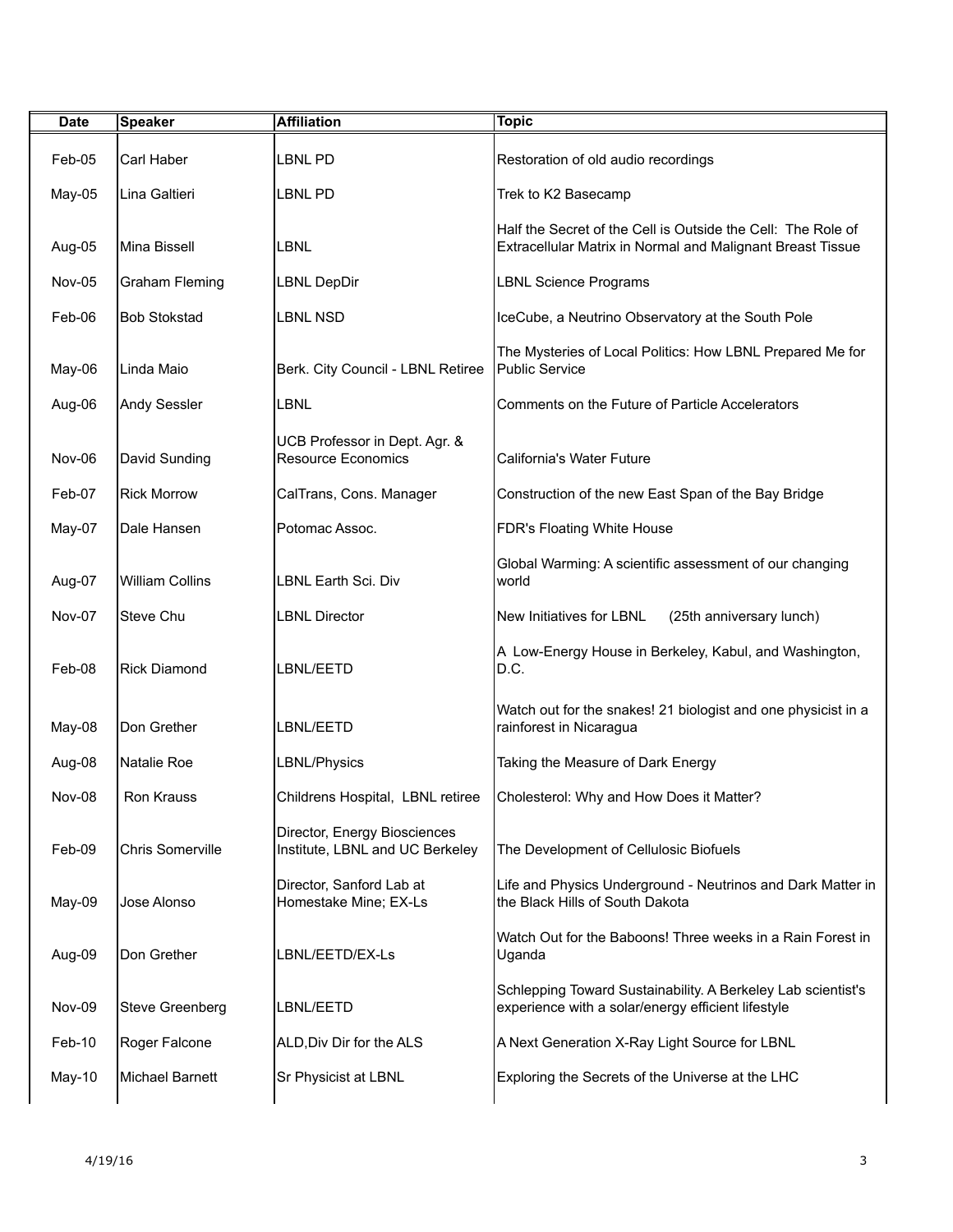| <b>Date</b>   | Speaker                        | <b>Affiliation</b>                                                  | <b>Topic</b>                                                                                                                                                                                                             |
|---------------|--------------------------------|---------------------------------------------------------------------|--------------------------------------------------------------------------------------------------------------------------------------------------------------------------------------------------------------------------|
| Aug-10        | <b>Judith Campisi</b>          | LSD, LBNL/Buck Inst.                                                | Aging and Cancer: Rival Demons?                                                                                                                                                                                          |
|               |                                |                                                                     | Laboratory has been a world leader to develop methods of                                                                                                                                                                 |
| <b>Nov-10</b> | Paul Alivisatos                | Director of LBNL                                                    | converting solar energy into renewable transportation fuel.                                                                                                                                                              |
| Feb-11        | <b>Terry Hazen</b>             | LBNL/ESD                                                            | What Happened to the Oil in the Gulf?                                                                                                                                                                                    |
| May-11        | <b>Robert Budnitz</b>          | LBNL Sr. Staff Sci/EX-Ls                                            | The Fukushima Nuclear Reactor Accident: What Happened<br>and What Does it Mean?                                                                                                                                          |
| Aug-11        | Doug McWilliams                | <b>LBNL - Former Head</b><br>Photographer/EX-LS                     | Everywhere I Look I See Pictures                                                                                                                                                                                         |
| <b>Nov-11</b> | Joseph Harkins & Bob<br>Cronin | <b>LBNL Staff, Facilities Div</b>                                   | The Bevatron Demolition Project                                                                                                                                                                                          |
| Feb-12        | Robert Ryan                    | Sr Staff, CHORI                                                     | Biological Nanoparticles for Drug Delivery: From Bench to<br><b>Bedside</b>                                                                                                                                              |
| May-12        | William Jagust                 | MD UCB, LBNL Faculty Sr<br>Scientist                                | Amyloid, Aging and Alzheimer's Disease                                                                                                                                                                                   |
| Aug-12        | <b>Edward Rubin</b>            | Director, Joint Genome Institute,<br><b>Medical Research</b>        | Our first cousins the Neanderthals: what we have learned<br>Sr. Staff Scientist in Geneticist and about them and what we hope to learn in the future from their<br><b>DNA</b>                                            |
| <b>Nov-12</b> | Peter Denes                    | Head, Photon Science Initiative,<br>Sr. Staff Sci., Eng. Div., LBNL | A Next Generation Light Source - the World's Fastest<br>Microscope                                                                                                                                                       |
| Feb-13        | Elpidio Perez                  | <b>Assistant Structures</b><br>Caldecott Fourth Bore Project        | Overseeing the installation and operation of the tunnel's new<br>Representative for Caltrans on the ellectrical systems. Will discuss the technical challenges faced<br>and describe the progress toward their solution. |
| May-13        | Tony Hansen                    | Scientific Corporation, Berkeley -<br>Former LBNL Physicist         | "Combining Science with Adventure: Chasing Air Pollution to<br>the Ends of the Earth" Uses instruments to measure Black<br>Carbon in heavily-polluted places                                                             |
| Aug-13        | <b>Tamas Torok</b>             | Microbiologist, Staff Scientist,<br>LBNL, Life Sciences Division    | "Beauty and The Beast", some microbes are beauties and<br>some (think bioweapons) are beasts                                                                                                                             |
| <b>Nov-13</b> | Eleanor Blakley                | Sr. Staff Scientist, LBNL, Life<br><b>Scinces Division</b>          | "Radiation and Cataracts" - Studies of radiation exposure<br>during space travel that may cause cataracts                                                                                                                |
| Feb-14        | Peggy Hellweg                  | Ph.D., Operations Manager,<br>Seismological Lab, UCB                | "Earth Quakes in Your Backyard" - Early warning and study of<br>tiny seismic tremors                                                                                                                                     |
| May-14        | Shirley Steshinsky,            | A novelist, biographer, & journalist<br>U.S. and abroad.            | who has been widely published in the An Atomic Love Story: The Extraordinary Women in Robert<br>Oppenheimer's Life                                                                                                       |